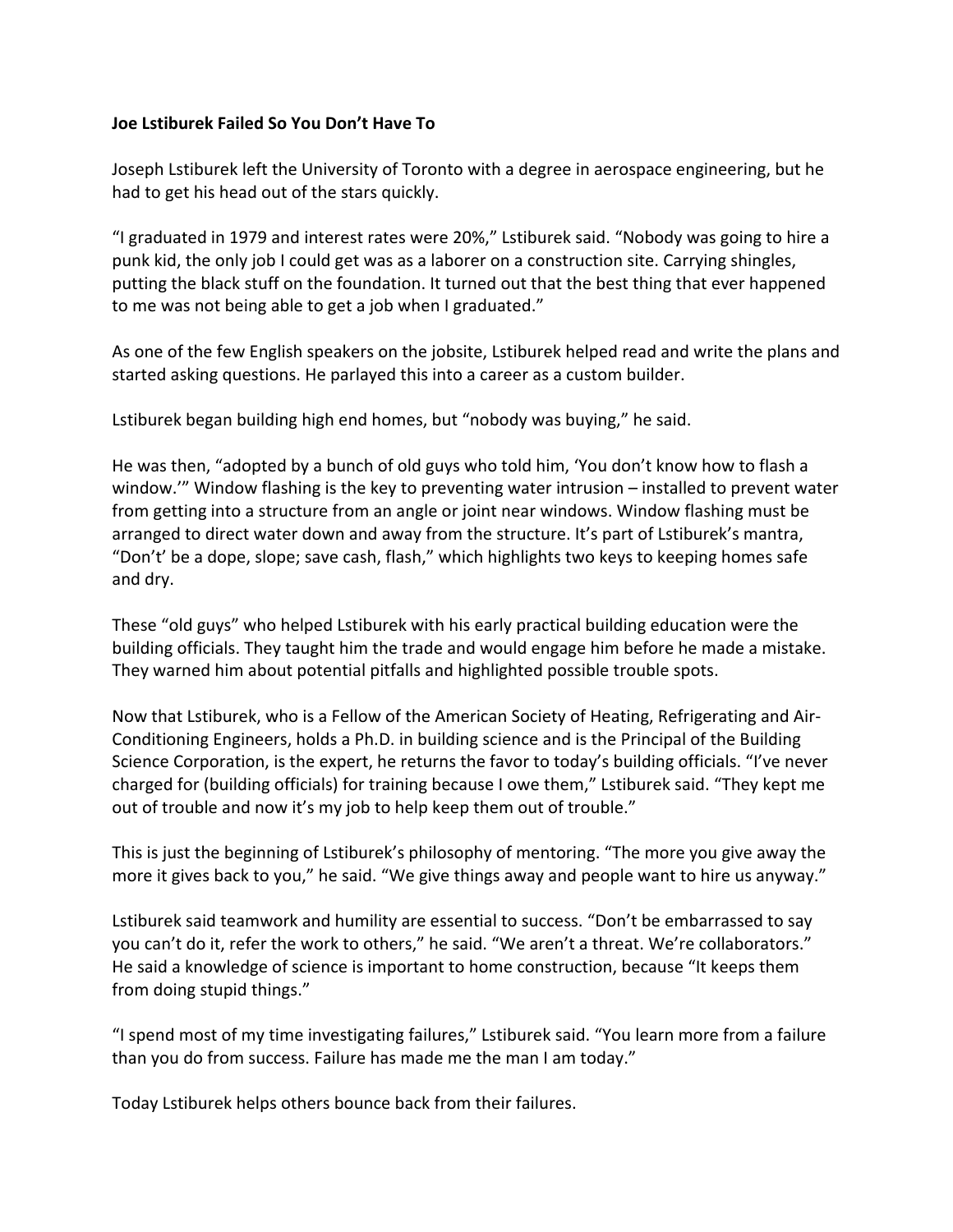"Sometimes they (clients) screw up, and I help them fix it and stay out of trouble." Lstiburek said. "It's less expensive to fix it than to litigate it."

Most of his clients are manufacturers and big builders who find it's cheaper to hire him to stay out of trouble than to hire him after the problems have occurred.

"If you're dealing with failures, change the way you build."

Lstiburek noted that today's materials are a far cry from the "1,000-year-old trees and rocks," that built yesterday's homes.

For example, Lstiburek compared using drywall instead of plaster to building with paper, which has a significantly higher drying time when compared to stone. "You've dramatically reduced the energy exchange between the inside and outside by using these materials," said Lstiburek.

Much of his work involves the second law of thermodynamics, "Not all heat energy can be converted into [work](https://en.wikipedia.org/wiki/Work_(thermodynamics)) in a cyclic process. If something gets wet and dries, no problem. Drying is an exchange of energy."

He said that the combination of increased energy efficiency in homes and more synthetic materials reduced the drying potential of our homes.

"If things get wet, they stay wet longer," Lstiburek said. "You can't take the energy efficiency out of the building. If you don't understand the science, you get into a world of trouble."

"I listened to the old guys, and they said we had to know the science," Lstiburek said. "They told me we had to change the way we install the windows."

"I learned that there are only two kinds of windows: windows that leak and windows that will leak," he said. "As windows get old, they leak. It's necessary for them to be able to dry in both directions to handle the incidental water."

Lstiburek said it's essential to line every window with a complete flashing. He said he has encountered some pushback to builders who said, "We never had to do that before – we don't build that way."

He said the reason it didn't need to be done before was that building with yesterday's materials yielded a different result. "If a builder appreciates the science, the builder can innovate," he said.

Lstiburek said it's important for everyone in the building industry to know about the science of building. Insurance companies can use this knowledge to manage risk. "People who build well should have lower rates," Lstiburek said.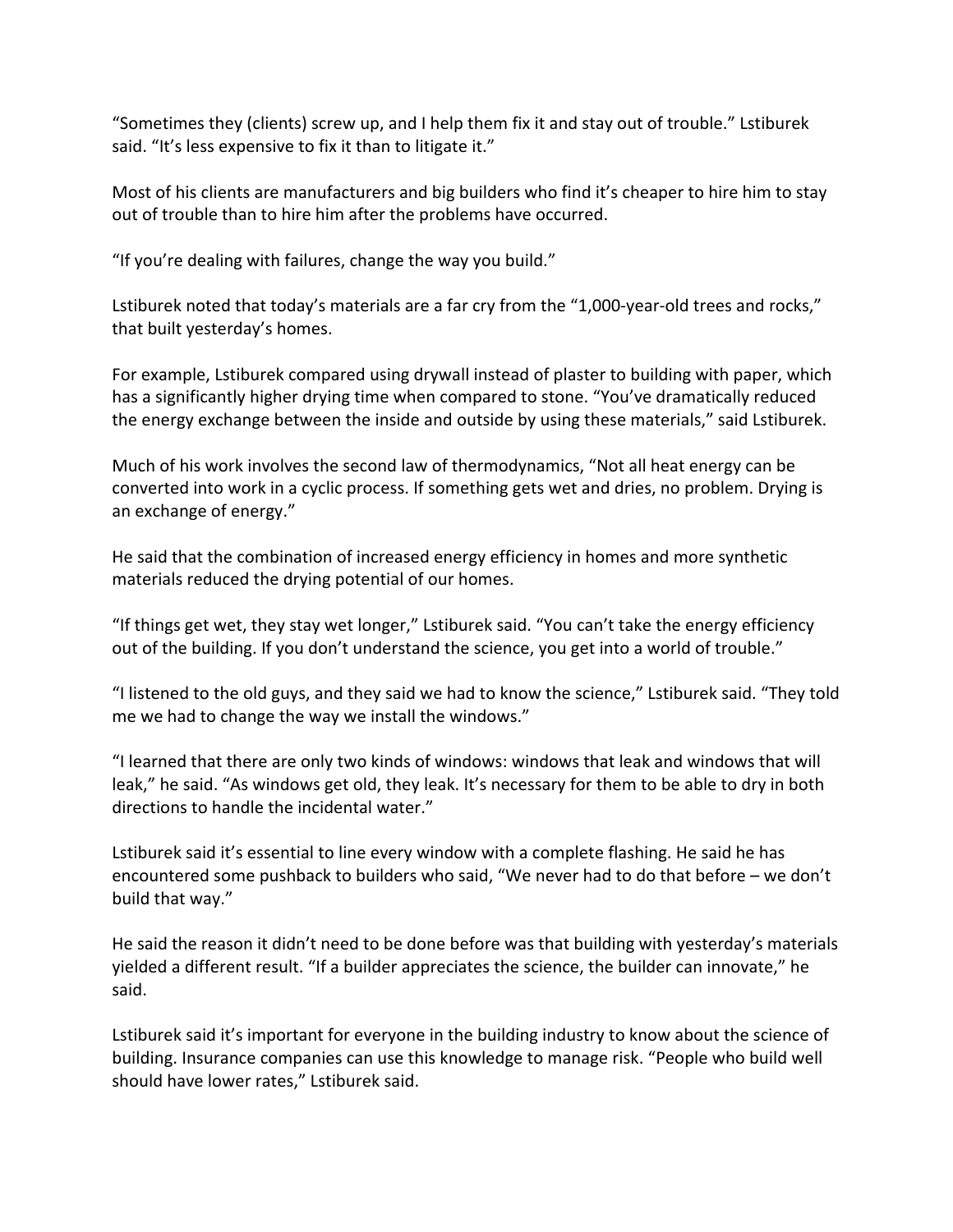Real estate investors can focus their investments in builders, architects and contractors who "aren't stupid," and have the knowledge to build leak-free structures. Lstiburek said that commercial construction investment departments of major banks have established building science divisions that review plans before the banks invest to make sure the buildings "stay out of trouble," and "Protect their investment to make sure they (the building team) don't do stupid stuff."

## **"Moisture Elvis"**

Lstiburek did extensive work on the U.S. Gulf Coast Louisiana State University's extension program, and the LaHouse program under the director, LSU professor Dr. Claudette Reichel. They focused on improving energy efficiency without, "Getting into trouble" (Lstiburek's phrase for failure of the moisture barrier).

Lstiburek spent significant time consulting with hotels in the region, especially casinos built using the same plans as properties in Las Vegas. Because moisture flows from warm to cold, the hotel's vinyl wallpaper, combined with the air conditioning in the hot and humid environment was a recipe for disaster.

Lstiburek said since mold doesn't have an internal digestive system, it "pukes" on the vinyl hotel wallpaper in energy-efficient hotels on the Gulf Coast, resulting in mold-pocked walls. For this discovery, Louisianans christened Lstiburek, "Moisture Elvis."

After Hurricane Katrina (2005) he toured New Orleans's Ninth Ward and observed that the houses that survived were built up on stone foundations. The parts that could get wet, got wet. "A building in a hurricane is going to get wet – so design it to dry," he said. The homes survived because they were able to dry after they got wet.

The houses that were successfully rebuilt after Hurricane Katrina mimicked the techniques used by the homes that survived.

Twelve years later and 400 miles down Interstate 10 in Houston, homes were destroyed during and after Hurricane Harvey because they didn't use the knowledge gained from the houses that survived Hurricane Katrina when building new homes, Lstiburek said.

On the other hand, "Florida learned a great deal after Hurricane Andrew (1992)," he said. "They kept from buildings from blowing away but not from staying wet."

They demonstrated that they learned their lesson when three hurricanes hit Orlando in 30 days during the 2004 season, and nobody died, Lstiburek said.

### **Retrofitting and rehabilitating existing buildings**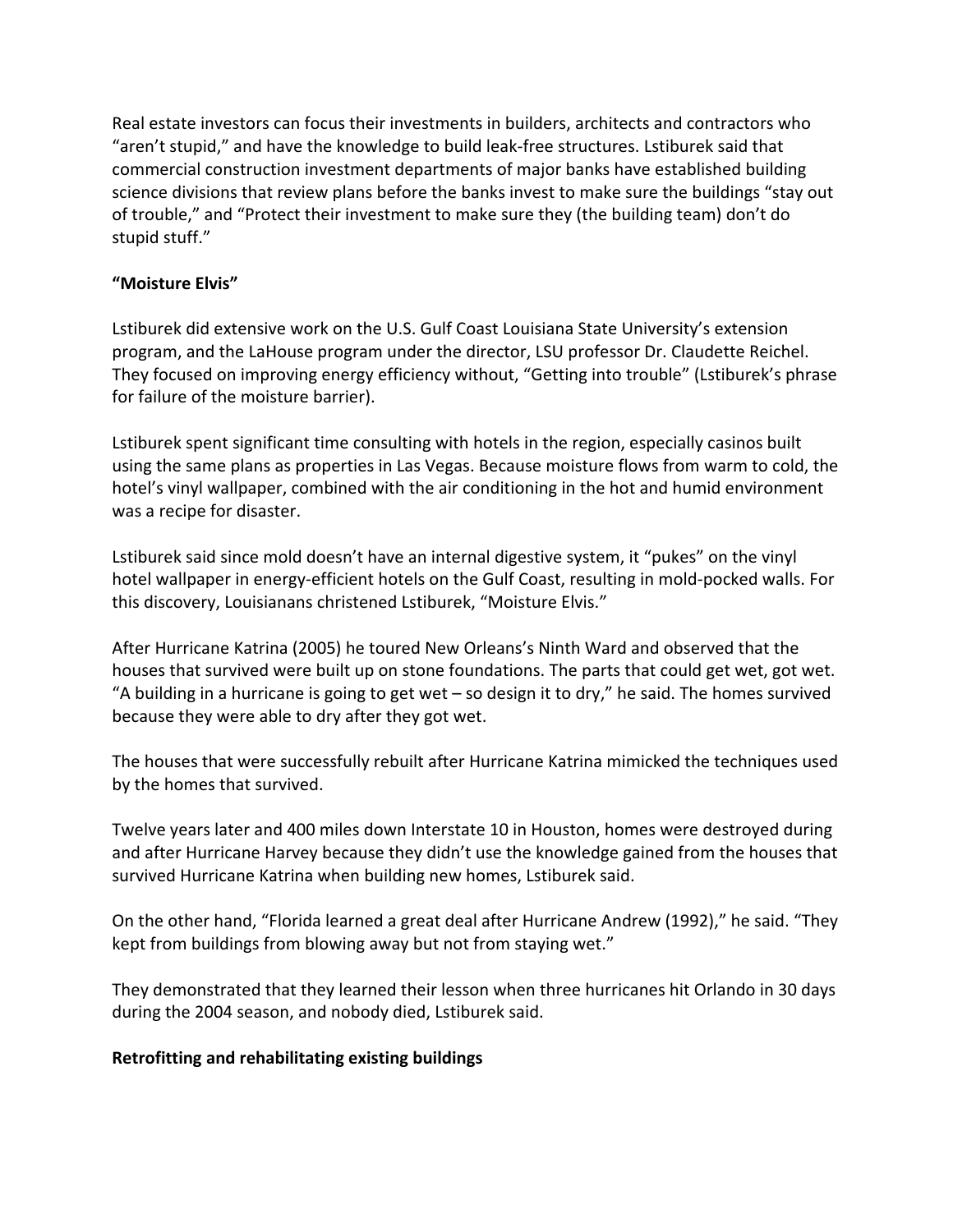"When you change the energy balance, you change the durability and the wetting and drying ability of the home," Lstiburek said.

Lstiburek recommended retrofitting the outside of the building, because retrofitting the inside results in a loss of floor space. He urges caution when retrofitting the existing housing stock because it changes the energy balance of the house.

He especially cautions homeowners to monitor changes they make when following recommendations of health authorities, such as using humidifiers and air filters to get relief from respiratory symptoms and potentially protect themselves from viruses.

"Increasing the relative humidity in the house (with a humidifier) could destroy the home," Lstiburek said. "And a good filter reduces the airflow – there's not enough 'oomf' from the air conditioning."

"I know all the things you shouldn't do because I tried it, and it didn't work," Lstiburek said.

## **The Dean**

Although Lstiburek's work is centered in the U.S. and Canada, his reputation as the "Dean of North American Building Science" has led to projects all over the world.

He has seen thousands of homes fall apart in Oceania because of the changing the energy flow that comes from building with plantation wood instead of forested wood. This engineered wood can't be treated and isn't as robust as forested wood.

Lstiburek said Europeans may be victims of their own egos, erroneously thinking that American building techniques aren't relevant to them, and as a consequence, they haven't learned relevant lessons that would help them combat their own issues with stucco.

"The difference that the Europeans didn't understand was that they built out of masonry  $$ three to four layers of brick, and stucco on the outside," he said. "Their stucco leaks, and the water gets reabsorbed into the brick. There's no AC (air conditioning) to help the building dry out."

Lstiburek noted that the more a building weighs, the more expensive it is. "In the US, we went hollow, light and tall before the Europeans," he said. "The Europeans are now going light and hollow, but they're not paying attention to the mistakes we (American builders) made, so they're experiencing the failures we experienced in the 1980s."

Lstiburek has extensive experience in Europe working on projects for the U.S. military. He said that the team uses local architects and contractors for building U.S. bases in Europe.